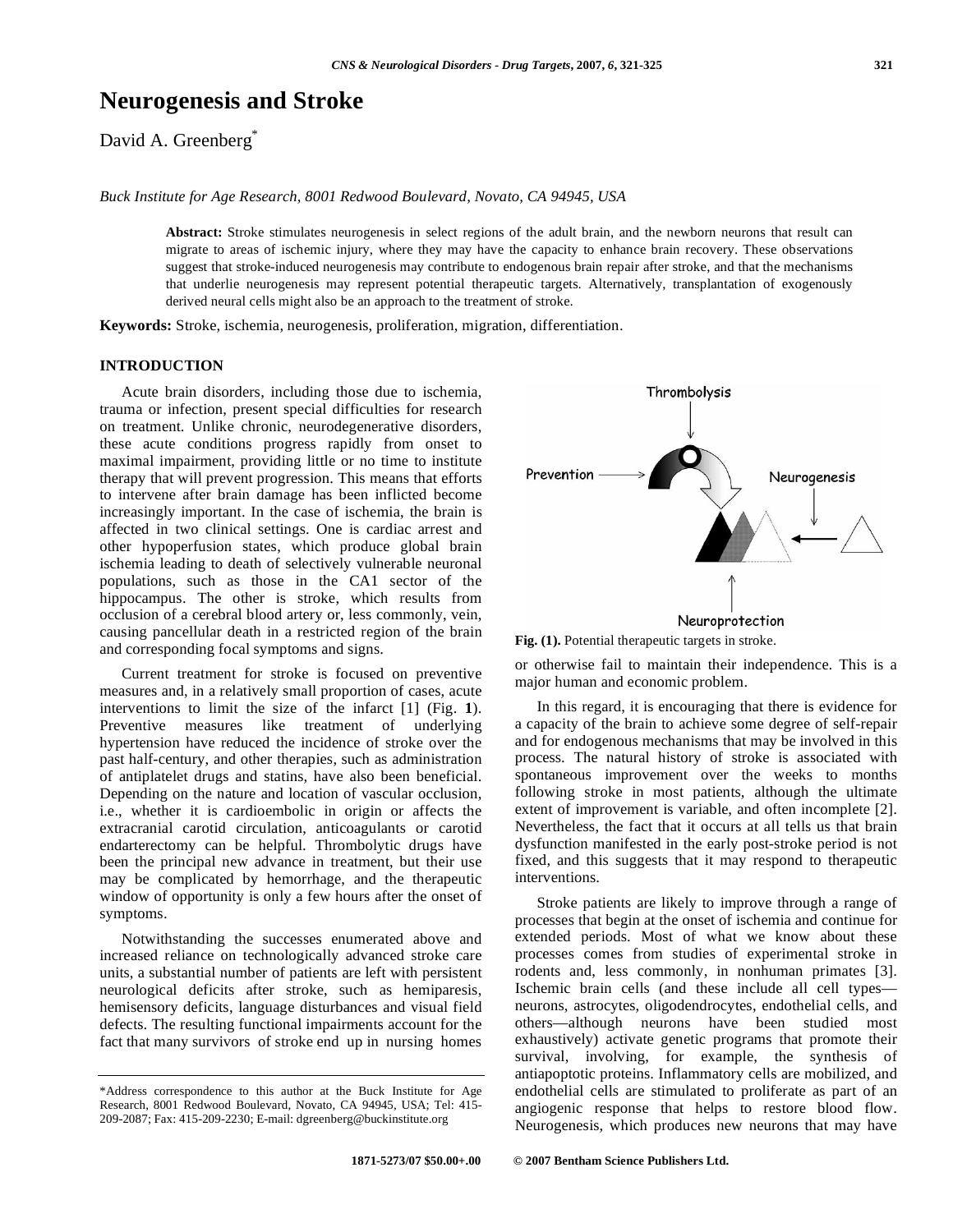the potential to restore brain function, is triggered. Surviving neurons sprout new processes, or neurites, elaborate new synapses, and make new interneuronal connections. Physical therapy and other rehabilitative strategies may operate through these processes, and drugs like amphetamine appear to act in a like manner after completed stroke, but there has been comparatively little research focused on stroke treatment in the chronic phase of the disease.

 The most attractive target for pharmacological treatment of stroke has been the intra- or immediate post-ischemic period, partly because of the relative ease with which this period can be studied in the laboratory. Some candidate treatments identified in this manner have proved useful (e.g., thrombolytics), whereas others (e.g., excitatory amino acid antagonists) have not. In the latter case, though, the reasons for this disparity may have more to do with the manner in which clinical translation was attempted than in the soundness of the underlying basic research. This issue is still disputed. Another approach that may prove beneficial in acute stroke is induced hypothermia.

## **ADULT NEUROGENESIS AND STROKE**

 It is now well known that new neurons, glia and endothelial cells continue to be produced in the adult brain, well beyond the primary developmental period. This phenomenon has potential implications for neurological disease in general, because it suggests that mechanisms are in place that, if made to function optimally, might assist in recovery. In addition, many but not all brain disorders appear to further stimulate adult neurogenesis, which has been interpreted as an endogenous mechanism for brain repair. Of course, spontaneously occurring, injury-induced neurogenesis is insufficient to fully reverse disease pathophysiology, as is evidenced by the persistence (as in stroke) or even progression (as in Alzheimer's disease) of symptoms, but this does not mean that injury-induced neurogenesis has no function. One question we might ask is whether the ultimate severity or rate of progression in these disorders might be greater in the absence of constitutive neurogenesis, and some studies suggest that it might. Another question is whether it might be possible to harness and improve upon this endogenous repair process as a therapeutic strategy.

 Certain features of adult neurogenesis may be especially important in the context of stroke. The first is that neurogenesis declines with advancing age [4], which suggests that disorders which tend to affect the elderly, including stroke, may be relatively refractory to whatever beneficial effects neurogenesis might confer. However, at least in experimental animals, the aged brain retains the capacity to respond to physiological regulators (such as growth factors) and disease processes (such as stroke) with increased neurogenesis. In fact, in some cases, this response may be greater (relative to basal levels of neurogenesis) than is observed in the young brain.

 Another property of adult neurogenesis that may be crucial to consider vis-à-vis stroke is its facality. Because stroke, by definition, is also focal, it follows that sites of injury may be remote from sites at which new neurons are manufactured. This means that the injury signal transmitted from ischemic to neuroproliferative regions of the brain must be conveyable over substantial distances, and that new

neurons produced in response to this signal must be capable of long-range migration within the brain. There is evidence that both are the case. First, even small infarcts that clearly spare the canonical adult neuroproliferative zones (hippocampal dentate gyrus and rostral subventricular zone) stimulate neurogenesis, especially in the subventricular zone [5]. Second, young neurons can be seen in the region surrounding cortical strokes in both experimental rodents [6] and human stroke patients [7]. Therefore, distance alone does not seem to be an insurmountable obstacle to neurogenesis-based repair of ischemic lesions.

 A third issue that bears on the potential of neurogenesis to improve outcome after stroke relates to the quantity and diversity of neuronal (and other cellular) loss in this disease. Strokes can affect substantial fractions of the total brain volume, and involve many billions of neurons. Moreover, these neurons are not all alike. They include both local interneurons and projection neurons that provide connectivity at a distance, as well as neurons with a variety of neurotransmitter phenotypes. Thus, one obvious challenge in stroke, as opposed to disorders (e.g., Parkinson's disease) that affect more restricted neuronal populations and spare non-neuronal cells, is whether a broad enough range of new cell types can be generated post-injury to restore function, even partially. It may not be necessary to achieve quantitative neuronal replacement, since we know that some patients return to almost normal function after stroke despite large, permanent lesions seen by imaging or at autopsy, and because in degenerative neurological disorders like Parkinson's disease, symptoms do not appear until the great majority of susceptible neurons are lost. In addition, it may be possible to restore function to some extent by bypassing premorbid neuronal circuitry with less complex interconnections.

 Finally, although stroke affecting the cerebral cortex or striatum triggers neurogenesis in rodents and humans, the neurogenesis response to stroke in other locations has not been characterized. Stroke affecting the brainstem or cerebellum, for example, is even more distant from the subventricular zone than is striatum or cortex, and it is possible that the greater distance involved exceeds that over which the necessary signaling mechanisms can operate.

## **PRINCIPLES OF STROKE-INDUCED NEURO-GENESIS**

## **Stroke and Neuroproliferation**

 The idea that stroke might induce neurogenesis arose from previous studies demonstrating injury-induced neurogenesis in other settings. These include excitotoxic damage to the dentate gyrus [8], epilepsy [9], and targeted ablation of corticothalamic neurons [10]. Later, Liu and colleagues [11] showed that global forebrain ischemia, which affects preferentially the CA1 region of hippocampus, enhances dentate neurogenesis. Each of these examples, except corticothalamic neuronal injury, involves a pathological process that also affects the neuroproliferative zone that responds to the injury, specifically the dentate gyrus. This raises a question as to whether injury at a site distant from the proliferative zones can also trigger neurogenesis. Middle cerebral artery occlusion in the mouse or rat produces cortical and striatal ischemia, but spares both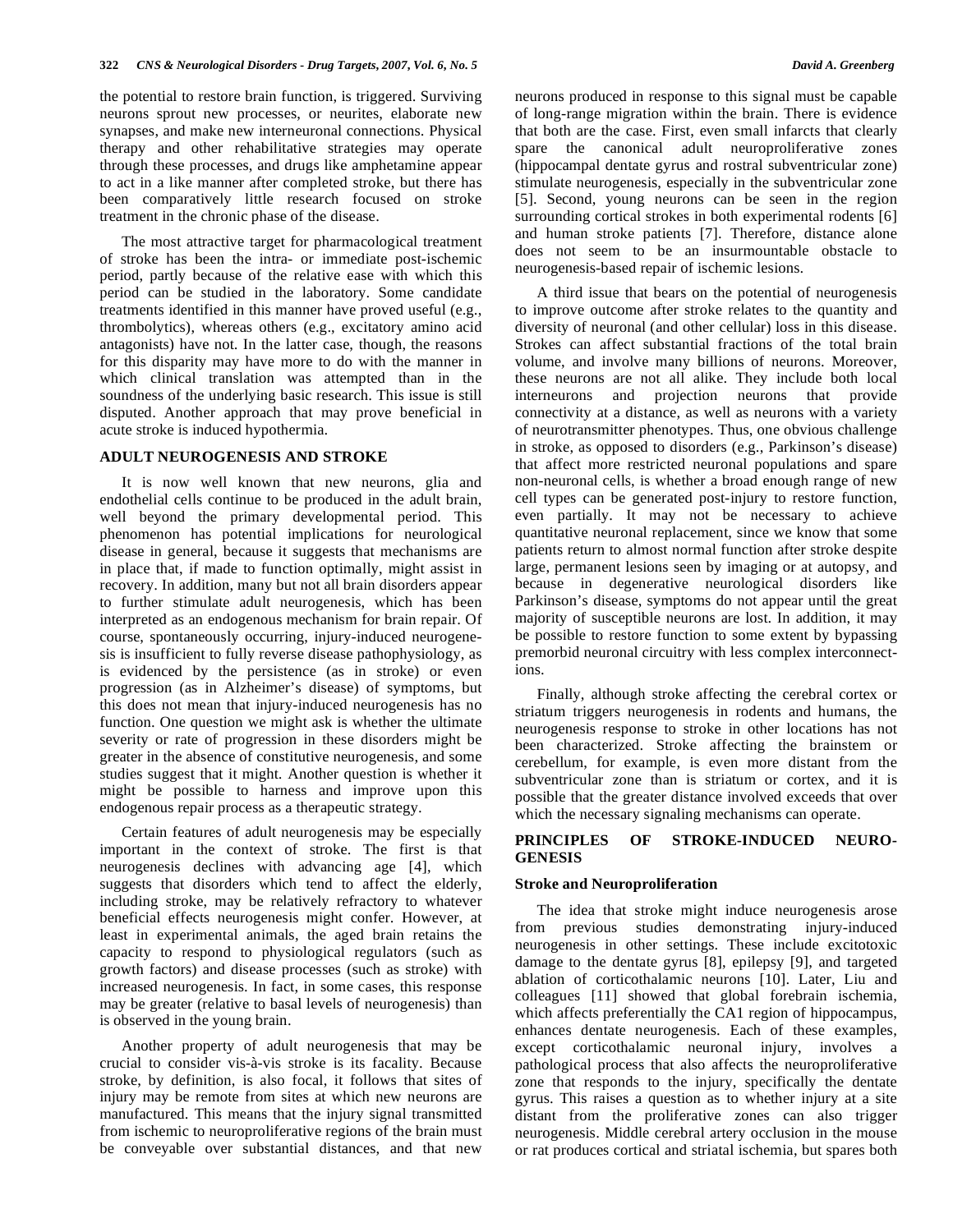the dentate gyrus and subventricular zone, providing a system in which to address this issue. Gu and colleagues [12] first showed that focal cerebral ischemia, which they produced by photocoagulation of small cortical vessels, increased neurogenesis, as evidenced by the appearance of cells that incorporated bromodeoxyuridine (indicating that they were the product of recent cell division) and NeuN (indicating neuronal lineage). Jin and colleagues [12] showed subsequently that middle cerebral artery occlusion increases neurogenesis in both the dentate gyrus and subventricular zone, and that this affects not only the hemisphere ipsilateral to ischemia, but also the contralateral hemisphere, albeit to a lesser extent. Several groups have reported similar findings, although not all have observed a bilateral effect. A massive infarct is not necessary to stimulate neurogenesis, as smaller infarcts, such as those produced by intracerebal injection of endothelin-1, are also effective [5]. In fact, even ischemic preconditioning following transient middle cerebral artery occlusion of insufficient duration to cause a stroke also enhances subventricular zone neurogenesis [13]. From all of these studies we can conclude that cerebral ischemia, even at distant and perhaps contralateral locations, provides a stimulus to neurogenesis, and that sublethal ischemia is sufficient to do so. Possible mediators of stroke-induced neuroproliferation (Fig. **2**) include a variety of growth factors that can stimulate neurogenesis when administered *in vivo* (reviewed in [14]), such as epidermal growth factor, erythropoietin, fibroblast growth factor-2, granulocyte colony-stimulating factor, stem-cell factor, heparin-binding epidermal growth factor and vascular endothelial growth factor. These factors could be released from ischemic brain tissue and reach the subventricular zone by entry into the cerebrospinal fluid, but such a route is speculative. Interruption of neuronal pathways by stroke might also provide a trigger to neurogenesis, as has been shown to occur when the perforant path from entorhinal cortex to dentate gyrus is lesioned.



**Fig. (2).** Simplified scheme for injury- (including stroke-) induced neurogenesis. Brain injury triggers signals that stimulate neurogenesis in distant, neuroproliferative sites. Neurons arising at these sites, in turn, migrate to the site of injury.

## **Stroke and Neuromigration**

 One of the most extensively studied aspects of developmental neurogenesis is the transit of newborn neurons from their birthplace to their final locale, which occurs through a combination of radial and tangential migration. An intriguing feature of injury-induced adult neurogenesis is that it is also associated with neuronal migration, and that in many instances, this migration involves homing of newborn neurons to sites of injury. Arvidsson and colleagues [6] demonstrated migration of newborn neurons from the subventricular zone into the adjacent striatum after middle cerebral artery occlusion, and migration to the ischemic striatum, cortex or both has been confirmed by several groups. Newborn neurons are generally detected in the ischemic penumbra rather than the core, although whether they never reach the core, or enter the core only to die in a toxic environment there, is unclear. Thus, ischemia-induced neurogenesis appears to be coupled to an intrinsic mechanism for targeted migration (Fig. **2**). What that mechanism might be is less clear, but is likely to involve both diffusible guidance molecules such as trophic factors or chemokines, and extracellular matrix components that delineate pathways for migrating cells to follow. For example, one candidate mediator that has been studied at some length is the  $\alpha$ -chemokine, stromal cell-derived factor  $1\alpha$ , which interacts with the chemokine receptor, CXCR4 [15].

## **Stroke and Neuronal Function**

 Several studies have demonstrated neuronal function in progeny of adult neurogenesis. In ischemia affecting the striatum [16], new neurons migrating into the striatum differentiate towards a phenotype resembling that of the dead or injured cells. Whether these new neurons integrate into the surviving brain circuitry and function normally is unclear. The contribution of neurogenesis to functional recovery from brain injury is difficult to ascertain, because treatments that stimulate neurogenesis may have additional effects on cell function. However, blocking neurogenesis with cranial x-irradiation in gerbils impairs recovery from global cerebral ischemia [17] and recovery of learning and memory function in rats after global ischemia is temporally associated with the reappearance of hippocampal CA1 neurons [18], which may imply that neurogenesis contributes to recovery. In some cases, injury-induced neurogenesis could have detrimental effects. For example, neurogenesis induced by seizures (and conceivably by other factors) may be associated with epileptogenesis due to the incorporation of newborn cells into aberrant hippocampal networks [9], although homeostatic mechanisms appear to exist which can promote adaptation of neuronal circuits to the presence of new neurons [19].

## **NEUROGENESIS FROM EXOGENOUS SOURCES**

 Another approach to cell replacement for stroke is transplantation from exogenous sources [20]. Advantages include the ability to expand, differentiate and engineer cells, and deliver them to sites of injury. Transplantation of neuronal precursor cells can improve outcome from focal cerebral ischemia in rodents. Neuronally differentiated mouse embryonic stem cells transplanted into ischemic cortex or striatum of adult rat brain proliferate, continue to differentiate, and improve functional recovery [21]. Transplantation of neuronal precursor cells from embryonic day 14 rat hippocampus into ischemic rat striatum also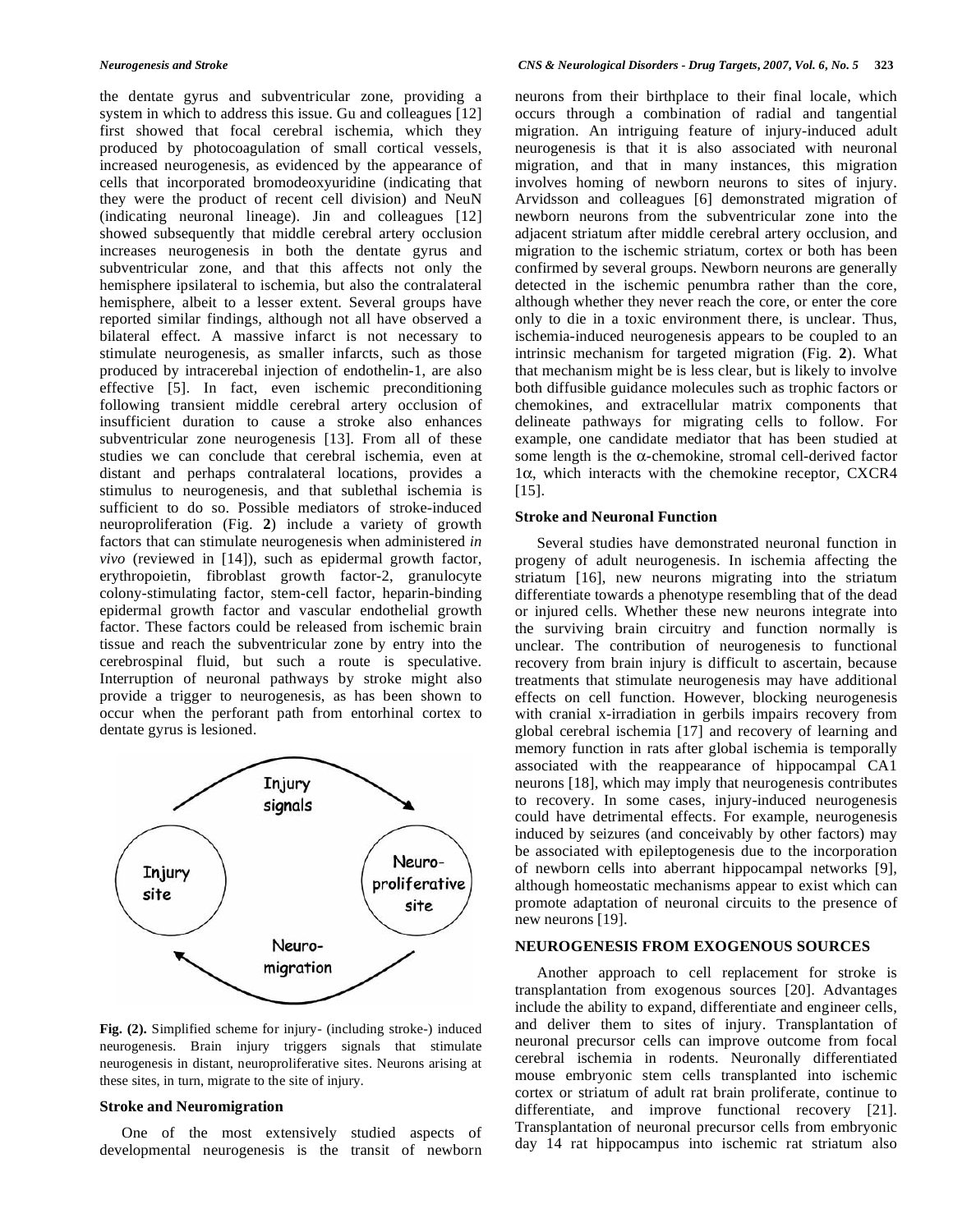improves neurological function 8-12 weeks after middle cerebral artery occlusion [22]. Monkey embryonic stem cellderived neuronal precursor cells transplanted into ischemic mouse striatum express mature neuronal markers and form projections to anterior thalamus and substantia nigra by 28 days [23].

 Human neuronal precursor cells have also been transplanted into the brains of adult rodents with strokes. Chu and colleagues [24] used cells from 15-week human embryonic brains, which were given intravenously, 24 hours after transient middle cerebral artery occlusion. Transplanted cells (of which ~20% expressed neuronal markers) were present in the brain, especially in ischemic cortex and striatum, for at least 18 months. Compared to controls, transplant recipients showed decreased brain atrophy and improved performance on sensorimotor tests by about 3 weeks. Kelly and colleagues [25] performed 1-hour middle cerebral artery occlusions in rats who, 7 days later, received intracerebral injections of cells cultured from 16-20 week fetal human brain. Four weeks post-transplant, about one third of perilesional transplanted cells had survived. Roughly 50% of these expressed neuronal markers, and many migrated preferentially toward the ischemic lesion. Ishibashi *et al*. [26] administered neuronal precursor cells derived from human fetal brain into the caudate nucleus of Mongolian gerbils, 4 days after two 10-minute episodes of ischemia, separated by 5 hours, and induced by clip occlusion of the common carotid artery. By 4 weeks, about 7% of transplanted human cells had survived, most in the ischemic hemisphere. Of these, about one-third stained for the neuronal marker, NeuN. Infarct volume was reduced by about 25% in transplant recipients compared to controls. Transplant recipients also performed better on sensorimotor and cognitive tests. Finally, Chu and colleagues [27] gave human neuronal precursor cells cultured from 15-week embryonic brains to rats, 24 hours after 90-minutes of middle cerebral artery occlusion. In some cases, vascular endothelial growth factor was infused intravenously 24 hours later. Behavioral testing at 2-4 weeks showed improvement after cell administration, and more so when vascular endothelial growth factor was given as well. The same pattern was observed when brain atrophy was measured at 5 weeks.

## **DRUG TARGETS**

 Current knowledge about physiological and pathological stimuli for neurogenesis suggests a variety of potential therapeutic targets (Fig. **3**). If we conceive of neurogenesis as involving neuroproliferation, neuromigration and neuromaturation, then any of these processes might be subject to manipulation. Many factors have been shown to stimulate neuroproliferation in adult rodent brain, and in some cases these are likely to affect other phases of neurogenesis as well. They include both chemical and environmental factors. For example, a wide range of growth factors [28] and many drugs in current clinical use [29], such as antidepressants, mood stabilizers, and drugs used to treat erectile dysfunction, can increase neurogenesis in the dentate gyrus, subventricular zone or both. These agents have the advantage that their use for other purposes is already approved and their general safety is established. Numerous growth factors also enhance neurogenesis, but their clinical

application is less straightforward. In many cases this is because systemic administration is infeasible or potentially hazardous. In addition, the specific population of neuronal stem or progenitor cells affected by any of these agents is unclear. It may be, for example, that a given drug or growth factor targets a subpopulation of cells that is unsuitable for producing the kinds of neurons that need to be replaced after stroke. Environmental influences, such as the extent of environmental enrichment with toys, modify adult neurogenesis in rodents [30]. By analogy, a more stimulating environment could enhance neurogenesis in stroke patients and improve their recovery. Exercise also spurs neurogenesis, and this effect may contribute to the beneficial effects of physical therapy after stroke.



**Fig (3).** Phases of stroke-induced neurogenesis that might provide targets for therapy include neuronal proliferation, migration and differentiation to produce mature, functional neurons.

 Targeting neuromigration might also potentiate poststroke neurogenesis, although endogenous mechanisms appear to be capable of directing the migration of newborn neurons to sites of ischemic injury. Whether this can be improved upon is unclear. Interventions to enhance migration might require establishing a chemoattractive gradient by administration of an attractant substance into the ischemic lesion. Such a strategy might require a surgical approach, although it is possible that systemic administration could lead to preferential delivery of a chemoattractant agent to the ischemic brain because of its defective blood-brain barrier. It is also conceivable that a chemorepellent could be administered into the ventricular system and help to drive newborn neurons away from the adjacent subventricular zone.

 Stimulating the maturation of newborn neurons to become fully mature, functional neurons might also be possible. Some of the factors that appear to contribute to this process, such as neuronal activity and neurotransmitters, are subject to modification by environment or drugs. As we learn more about how neuronal maturation, function and integration are regulated in the normal adult brain, this will suggest additional strategies.

## **CONCLUSION**

 Brain injury of various kinds, including ischemic injury, stimulates the adult brain to produce more new neurons than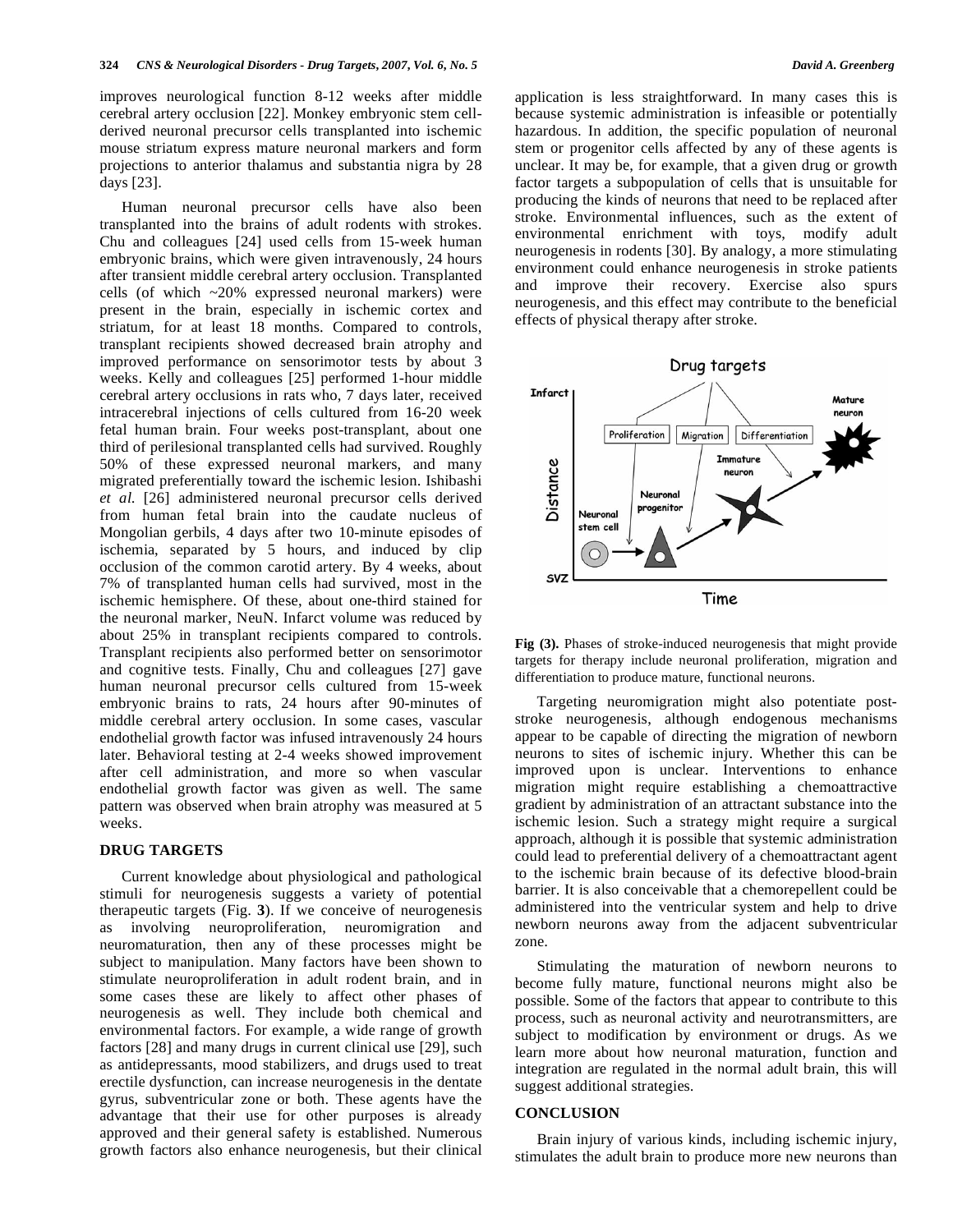it normally does. This suggests that injury-induced adult neurogenesis might be a mechanism for endogenous brain repair, and that it might be amplified for therapeutic purposes. Experimental stroke increases neurogenesis, especially in the subventricular zone, and is associated with migration of newborn neurons to sites of ischemic injury. To what extent these new neurons enhance functional recovery from stroke is unclear. However, a long list of drugs, growth factors, hormones and other mediators can stimulate neurogenesis, as can environmental modifications. These findings raise the hope that such interventions might have therapeutic potential for patients who survive stroke but are left with significant neurological deficits in its aftermath. Much additional basic research is required to identify the most promising clinical strategies

## **ACKNOWLEDGEMENTS**

Supported in part by NIH grants NS39912 and NS44921

## **REFERENCES**

- [1] Brott, T.; Bogousslavsky, J. *N. Engl. J. Med*., **2000**, *343*, 710.
- [2] Dobkin, B.H. *N. Engl. J. Med*., **2005**, *352*, 1677.
- [3] Carmichael, S.T. *Ann. Neurol*., **2006**, *59*, 735.
- [4] Kuhn, H.G.; Dickinson-Anson, H.; Gage, F.H. *J. Neurosci*., **1996**, *16*, 2027.
- [5] Baldauf, K.; Reymann, K.G. *Brain Res*., **2005**, *1056*, 158.
- [6] Arvidsson, A.; Collin, T.; Kirik, D.; Kokaia, Z.; Lindvall, O. *Nat. Med*., **2002**, *8*, 963.
- [7] Jin, K.; Wang, X.; Xie, L.; Mao, X.O.; Zhu, W.; Wang, Y.; Shen, J.; Mao, Y.; Banwait, S.; Greenberg, D.A. *Proc. Natl. Acad. Sci. U S A*, **2006**, *103*, 13198.
- [8] Gould, E.; Tanapat, P. *Neuroscience*, **1997**, *80*, 427.
- Parent, J.M.; Yu, T.W.; Leibowitz, R.T.; Geschwind, D.H.; Sloviter, R.S.; Lowenstein, D.H. *J. Neurosci*., **1997**, *17*, 3727.
- [10] Magavi, S.S.; Leavitt, B.R.; Macklis, J.D. *Nature*, **2000**, *405*, 951. [11] Liu, J.; Solway, K.; Messing, R.O.; Sharp, F.R. *J. Neurosci*., **1998**,
- *18*, 7768.
- [12] Gu, W.; Brannstrom, T.; Wester, P. *J. Cereb. Blood Flow Metab*., **2000**, *20*, 1166.

**Received: September 19, 2007 Revised: October 3, 2007**

- [13] Lee, S.H.; Kim, Y.J.; Lee, K.M.; Ryu, S.; Yoon, B.W. *Neuroscience*, **2007**, *146*, 1020.
- [14] Greenberg, D.A.; Jin, K. *NeuroRx.,* **2006**, *3*, 458.
- [15] Imitola, J.; Raddassi, K.; Park, K.I.; Mueller, F.J.; Nieto, M.; Teng, Y.D.; Frenkel, D.; Li, J.; Sidman, R.L.; Walsh, C.A.; Snyder, E.Y.; Khoury, S.J. *Proc. Natl. Acad. Sci. U S A*, **2004**, *101*, 18117.
- [16] Parent, J.M.; Vexler, Z.S.; Gong, C.; Derugin, N.; Ferriero, D.M. *Ann. Neurol*., **2002**, *52*, 802.
- [17] Raber, J.; Fan, Y.; Matsumori, Y.; Liu, Z.; Weinstein, P.R.; Fike, J.R.; Liu, J. *Ann. Neurol*., **2004**, *55*, 381.
- [18] Bendel, O.; Bueters, T.; von Euler, M.; Ove Ogren, S.; Sandin, J.; von Euler, G. *J. Cereb. Blood Flow Metab*., **2005**, *25*, 1586.
- [19] Meltzer, L.A.; Yabaluri, R.; Deisseroth, K. *Trends Neurosci*., **2005**, *28*, 653.
- [20] Lindvall, O.; Kokaia, Z.; Martinez-Serrano, A. *Nat. Med*., **2004**, *10 Suppl*, S42.
- [21] Wei, L.; Cui, L.; Snider, B.J.; Rivkin, M.; Yu, S.S.; Lee, C.S.; Adams, L.D.; Gottlieb, D.I.; Johnson, E.M., Jr.; Yu, S.P.; Choi, D.W. *Neurobiol. Dis*., **2005**, *19*, 183.
- [22] Zhu, W.; Mao, Y.; Zhao, Y.; Zhou, L.F.; Wang, Y.; Zhu, J.H.; Zhu, Y.; Yang, G.Y. *Neurosurgery*, **2005**, *57*, 325.
- [23] Hayashi, J.; Takagi, Y.; Fukuda, H.; Imazato, T.; Nishimura, M.; Fujimoto, M.; Takahashi, J.; Hashimoto, N.; Nozaki, K. *J. Cereb. Blood Flow Metab*., **2006**, *26*, 906.
- [24] Chu, K.; Kim, M.; Park, K.I.; Jeong, S.W.; Park, H.K.; Jung, K.H.; Lee, S.T.; Kang, L.; Lee, K.; Park, D.K.; Kim, S.U.; Roh, J.K. *Brain Res*., **2004**, *1016*, 145.
- [25] Kelly, S.; Bliss, T.M.; Shah, A.K.; Sun, G.H.; Ma, M.; Foo, W.C.; Masel, J.; Yenari, M.A.; Weissman, I.L.; Uchida, N.; Palmer, T.; Steinberg, G.K. *Proc. Natl. Acad. Sci. U S A*, **2004**, *101*, 11839.
- [26] Ishibashi, S.; Sakaguchi, M.; Kuroiwa, T.; Yamasaki, M.; Kanemura, Y.; Shizuko, I.; Shimazaki, T.; Onodera, M.; Okano, H.; Mizusawa, H. *J. Neurosci. Res*., **2004**, *78*, 215.
- [27] Chu, K.; Park, K.I.; Lee, S.T.; Jung, K.H.; Ko, S.Y.; Kang, L.; Sinn, D.I.; Lee, Y.S.; Kim, S.U.; Kim, M.; Roh, J.K. *Neurosci. Res*., **2005**, *53*, 384.
- [28] Cameron, H.A.; Hazel, T.G.; McKay, R.D. *J. Neurobiol*., **1998**, *36*, 287.
- [29] Duman, R.S.; Malberg, J.; Nakagawa, S. *J. Pharmacol. Exp. Ther*., **2001**, *299*, 401.
- [30] Kempermann, G.; Kuhn, H.G.; Gage, F.H. *J. Neurosci*., **1998**, *18*, 3206.